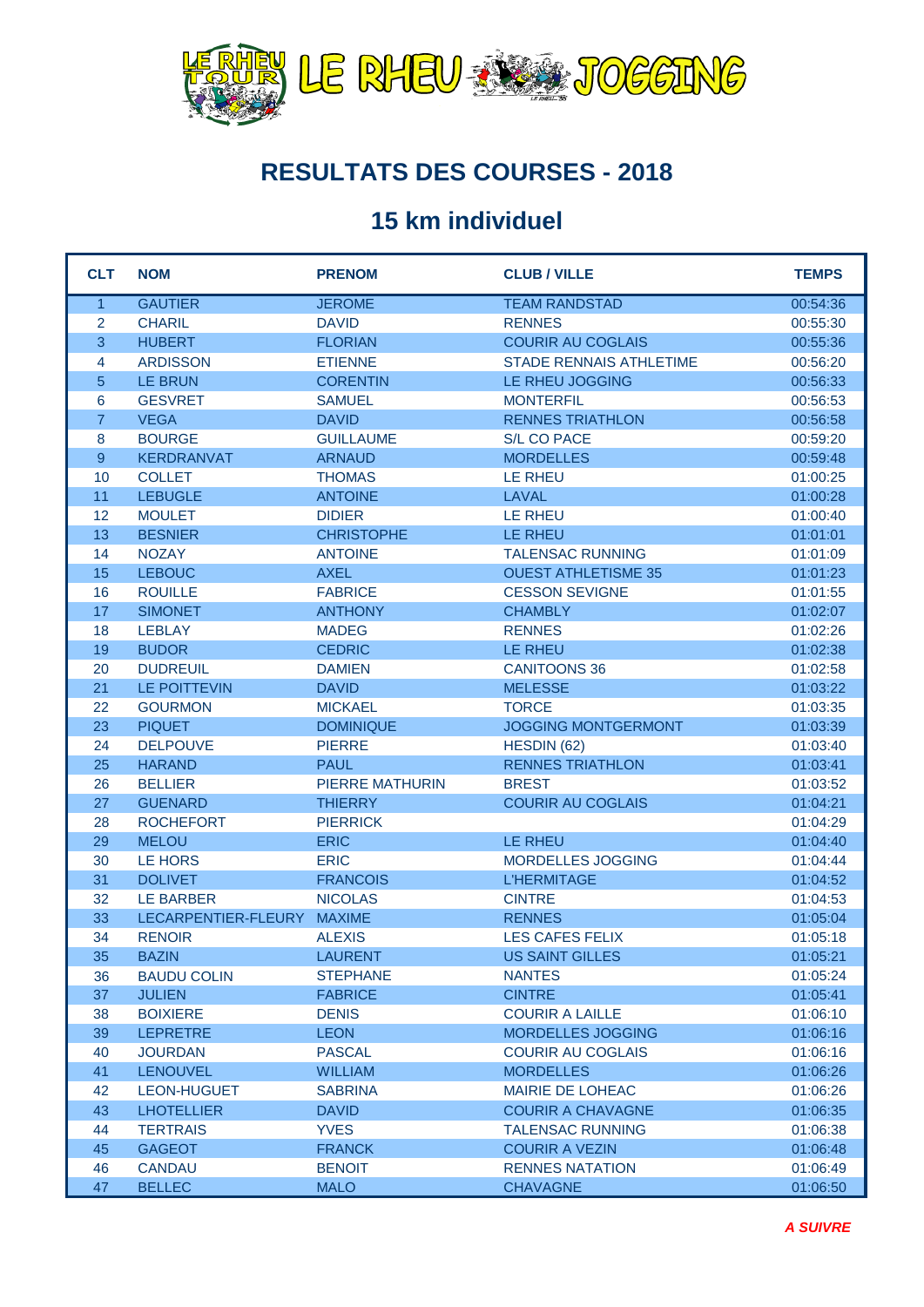| <b>CLT</b> | <b>NOM</b>                       | <b>PRENOM</b>                 | <b>CLUB / VILLE</b>                | <b>TEMPS</b>         |
|------------|----------------------------------|-------------------------------|------------------------------------|----------------------|
| 48         | <b>SOURDRILLE</b>                | <b>SYLVAIN</b>                | <b>GOVEN</b>                       | 01:06:53             |
| 49         | <b>MEDJDOUB</b>                  | <b>MICKAEL</b>                | LE RHEU                            | 01:07:03             |
| 50         | <b>CAILLOT</b>                   | <b>JEAN-PAUL</b>              | <b>JOGG NATURE LE VERGER</b>       | 01:07:14             |
| 51         | <b>ALZON</b>                     | <b>VICTOIRE</b>               | <b>IFPEK RENNES</b>                | 01:07:16             |
| 52         | <b>CLAUSTRE</b>                  | <b>DAVID</b>                  | LE RHEU JOGGING                    | 01:07:18             |
| 53         | <b>PERRON</b>                    | <b>GERARD</b>                 | <b>MORDELLES JOGGING</b>           | 01:07:26             |
| 54         | <b>KEROUASSE</b>                 | <b>RONAN</b>                  | LE RHEU                            | 01:07:49             |
| 55         | <b>BOUSSIN</b>                   | <b>SAMUEL</b>                 | <b>BRUZ</b>                        | 01:07:56             |
| 56         | <b>KUNG</b>                      | <b>FLORIAN</b>                | <b>RENNES</b>                      | 01:07:58             |
| 57         | <b>DUPERRON</b>                  | <b>STEPHANE</b>               | <b>CO PACE ATHLETISME</b>          | 01:08:10             |
| 58         | <b>JALOUIN</b>                   | <b>PATRICE</b>                | <b>TRI ST GREGOIRE</b>             | 01:08:33             |
| 59         | <b>BOUE</b>                      | <b>JEAN-CHARLES</b>           | <b>COURIR A CHAVAGNE</b>           | 01:08:45             |
| 60         | <b>DAMON</b>                     | <b>JEREMIE</b>                | <b>BRUZ</b>                        | 01:08:58             |
| 61         | <b>DESCORMIERS</b>               | <b>MICKAEL</b>                | LE RHEU                            | 01:09:03             |
| 62         | <b>LIGAVAN</b>                   | <b>THOMAS</b>                 | <b>STADE RENNAIS ATHLETISME</b>    | 01:09:11             |
| 63         | <b>BROSSAULT</b>                 | <b>CHRISTOPHE</b>             | ARGENTRE DU PLESSIS                | 01:09:15             |
| 64         | <b>SAUVAGET</b>                  | <b>SAMUEL</b>                 | <b>RENNES-RUNNING</b>              | 01:09:16             |
| 65         | <b>DUMANS</b>                    | <b>GILLES</b>                 | <b>POLIGNE</b>                     | 01:09:16             |
| 66         | <b>GEFFRAY</b>                   | <b>ERIC</b>                   | <b>CAP CNTRE</b>                   | 01:09:17             |
| 67         | <b>ROCK</b>                      | <b>VINCENT</b>                | <b>SAINT GREGOIRE</b>              | 01:09:36             |
| 68         | <b>GUEGAN</b>                    | <b>YOANN</b>                  | LE SOURIRE DE TYLIA                | 01:09:46             |
| 69         | <b>COUILLARD</b>                 | <b>PASCAL</b>                 | <b>COURIR A CHAVAGNE</b>           | 01:10:01             |
| 70         | <b>GHAZI</b>                     | <b>GERALDINE</b>              |                                    | 01:10:02             |
| 71         | <b>LOGEAIS</b>                   | <b>STEPHANE</b>               | <b>LE RHEU</b>                     | 01:10:07             |
| 72         | <b>BRUN</b>                      | <b>NICOLAS</b>                | <b>NOYAL CHATILLON SUR SEICHE</b>  | 01:10:21             |
| 73         | <b>LUSSOT</b>                    | <b>ERIC</b>                   | <b>MOIGNE</b>                      | 01:10:34             |
| 74         | <b>SANDRIN</b>                   | <b>PIERRE</b>                 | <b>CHAVAGNE</b>                    | 01:10:34             |
| 75         | <b>ADAM</b>                      | <b>YOANN</b>                  | <b>JA MELESSE</b>                  | 01:10:42             |
| 76         | <b>LE GARNEC</b>                 | <b>GWENAL</b>                 | <b>LE RHEU</b>                     | 01:10:46             |
| 77         | <b>BAUDET</b>                    | <b>ALEXANDRE</b>              | <b>VEZIN LE COQUET</b>             | 01:10:50             |
| 78         | <b>LE HENANFF</b>                | <b>ARNAUD</b>                 | PASSION RUNNING GOVEN              | 01:10:57             |
| 79<br>80   | <b>LAMEUL</b><br><b>COQUELIN</b> | <b>MAXIME</b><br><b>KEVIN</b> | <b>PLOERMEL</b><br>LE RHEU JOGGING | 01:11:07             |
|            |                                  | <b>LIONEL</b>                 |                                    | 01:11:17             |
| 81<br>82   | <b>GUITTON</b><br><b>DOUCET</b>  | <b>REMY</b>                   | <b>RENNES</b><br>LE RHEU           | 01:11:25<br>01:11:27 |
| 83         | <b>AUMIAUX</b>                   | <b>SAMUEL</b>                 | <b>BRUZ</b>                        | 01:11:29             |
| 84         | <b>SAI</b>                       | <b>FREDERIC</b>               | <b>JC L'HERMITAGE - LE RHEU</b>    | 01:11:43             |
| 85         | <b>BOURDOIS</b>                  | <b>FRANCOIS</b>               | <b>PLEUM' RUN</b>                  | 01:12:16             |
| 86         | <b>COLLIN</b>                    | <b>CEDRIC</b>                 | <b>RENNES</b>                      | 01:12:22             |
| 87         | <b>BINET</b>                     | <b>DAVID</b>                  | LA CHAPELLE THOUARAULT             | 01:12:22             |
| 88         | <b>LEBRETON</b>                  | <b>LIONEL</b>                 | EA CHARTRES DE BRETAGNE            | 01:12:45             |
| 89         | <b>HO</b>                        | <b>DANIEL</b>                 | <b>CHAVAGNE</b>                    | 01:12:54             |
| 90         | <b>CONQUERANT</b>                | <b>CLAUDE</b>                 | <b>RENNES</b>                      | 01:12:59             |
| 91         | <b>LERAY</b>                     | <b>STEVEN</b>                 | <b>BRUZ</b>                        | 01:13:01             |
| 92         | <b>LEVREL</b>                    | <b>OLIVIER</b>                | <b>MONTFORT SUR MEU</b>            | 01:13:04             |
| 93         | <b>YVET</b>                      | <b>ANTOINE</b>                | <b>COGNAC</b>                      | 01:13:18             |
| 94         | <b>ELEOUET</b>                   | <b>REMI</b>                   | LES GUIBOLLES BREALAISES           | 01:13:26             |
| 95         | <b>TRIGUEL</b>                   | <b>YVES</b>                   | <b>RENNES (CP 1)</b>               | 01:13:41             |
| 96         | <b>LHOTELLIER</b>                | <b>SERVANE</b>                | <b>RENNES NATATION</b>             | 01:13:46             |
| 97         | <b>JALOUIN</b>                   | <b>HUGO</b>                   | <b>SAINT GREGOIRE</b>              | 01:13:48             |
| 98         | <b>LAMBREMONT</b>                | <b>PATRICK</b>                | <b>JOGGING MONTGERMONT</b>         | 01:13:49             |
| 99         | <b>BOCAHU</b>                    | <b>JEAN-PIERRE</b>            | <b>US SAINT GILLES</b>             | 01:13:56             |
| 100        | <b>APERT</b>                     | <b>JULIEN</b>                 | <b>MORDELLES</b>                   | 01:13:59             |
| 101        | <b>MOISAN</b>                    | <b>LOIC</b>                   | <b>BROONS</b>                      | 01:14:03             |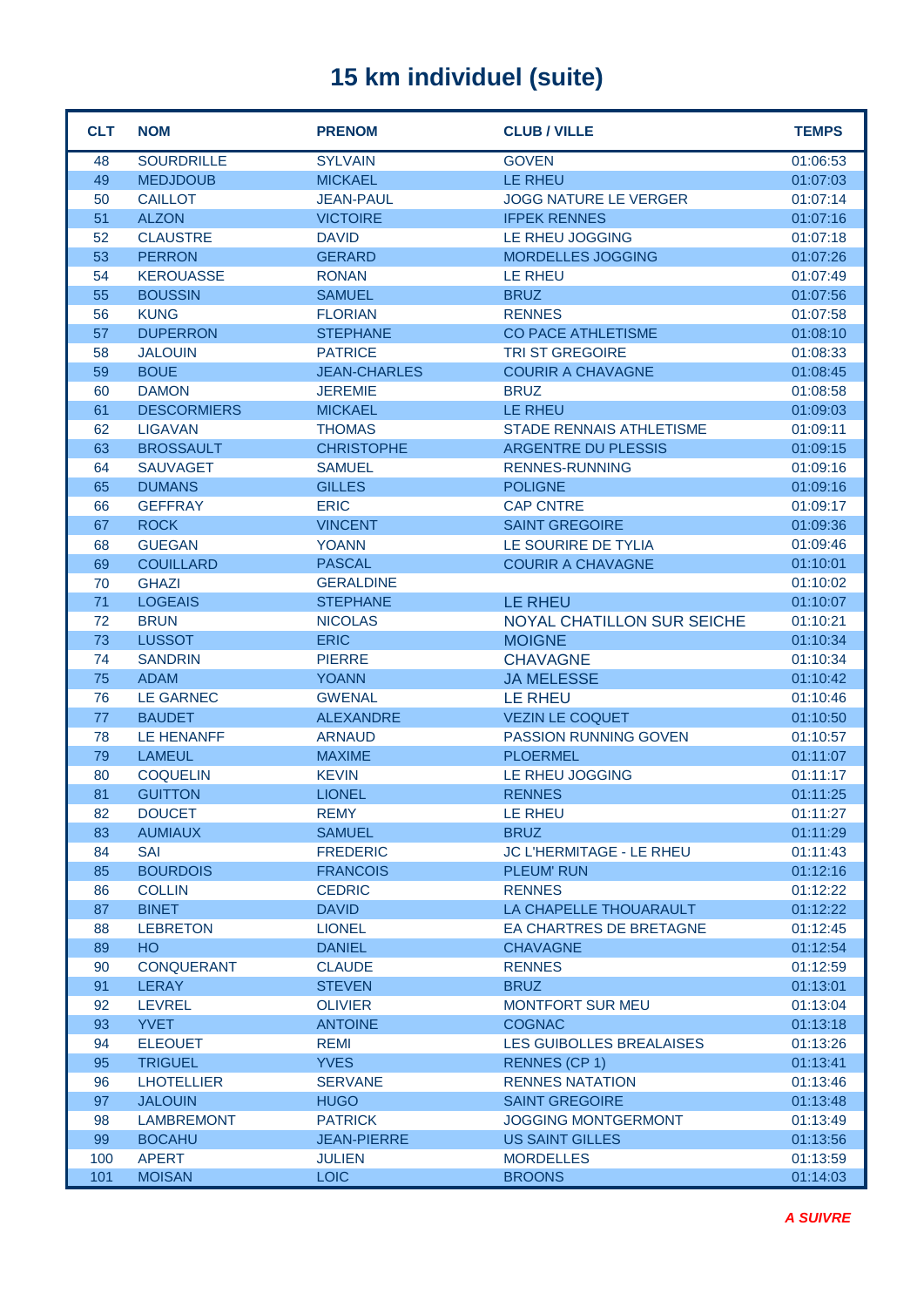| <b>CLT</b> | <b>NOM</b>                  | <b>PRENOM</b>                 | <b>CLUB / VILLE</b>                                     | <b>TEMPS</b>         |
|------------|-----------------------------|-------------------------------|---------------------------------------------------------|----------------------|
| 102        | <b>FALAISE</b>              | <b>SERGE</b>                  | <b>ACIGNE</b>                                           | 01:14:09             |
| 103        | <b>MOCUDE</b>               | <b>MARIE THERESE</b>          | <b>RENNES</b>                                           | 01:14:10             |
| 104        | <b>FREARD</b>               | <b>CLAIRE</b>                 | <b>BOURGBARRE</b>                                       | 01:14:11             |
| 105        | <b>DROUET</b>               | <b>THIERRY</b>                | MORDELLES JOGGING                                       | 01:14:11             |
| 106        | <b>NAUDIN</b>               | <b>STEPHANE</b>               | <b>ST GILLES</b>                                        | 01:14:13             |
| 107        | <b>DINE</b>                 | <b>JEAN LUC</b>               | <b>ST MEEN LE GRAND</b>                                 | 01:14:15             |
| 108        | <b>LIOTIER</b>              | <b>CLEMENTINE</b>             | PACE EN COURANT                                         | 01:14:35             |
| 109        | <b>PECHARD</b>              | <b>YANNICK</b>                | <b>PLEUMELEUC</b>                                       | 01:14:51             |
| 110        | <b>STONHAM</b>              | <b>TERRY</b>                  | <b>ASBPGO</b>                                           | 01:14:54             |
| 111        | <b>LESTE</b>                | <b>PHILIPPE</b>               | MORDELLES JOGGING                                       | 01:14:56             |
| 112        | <b>BRIAND</b>               | <b>YVONNICK</b>               | LE RHEU                                                 | 01:15:06             |
| 113        | <b>DREANO</b>               | <b>DAMIEN</b>                 | LE RHEU                                                 | 01:15:12             |
| 114        | <b>ROCABOY</b>              | <b>QUENTIN</b>                | <b>SAINT-GILLES</b>                                     | 01:15:18             |
| 115        | <b>MONTAGNE</b>             | <b>AURORE</b>                 | <b>RENNES</b>                                           | 01:15:24             |
| 116        | <b>DESSAUGE</b>             | <b>FREDERIC</b>               | <b>MONTFORT SUR MEU</b>                                 | 01:15:31             |
| 117        | <b>DESSAUGE</b>             | <b>ELISE</b>                  | <b>MONTFORT SUR MEU</b>                                 | 01:15:39             |
| 118        | <b>ROLLAND</b>              | <b>SANDRINE</b>               | LE RHEU JOGGING                                         | 01:15:40             |
| 119        | <b>FAUDE</b>                | <b>MICKAEL</b>                | <b>L'HERMITAGE</b>                                      | 01:15:40             |
| 120        | <b>BOURGEOIS</b>            | <b>PASCAL</b>                 | <b>HAC FOOTBALL</b>                                     | 01:15:46             |
| 121        | <b>BOGARD</b>               | <b>ALAIN</b>                  | L'HERMITAGE                                             | 01:15:47             |
| 122        | <b>CHOPIN</b>               | <b>MATTHIEU</b>               | <b>VOUVRAY</b>                                          | 01:15:47             |
| 123        | <b>PICOULEAU</b>            | <b>CHRISTOPHE</b>             | <b>LE RHEU</b>                                          | 01:15:51             |
| 124        | <b>DEBLANGY</b>             | <b>ROBERT</b>                 | <b>ST GILLES</b>                                        | 01:16:02             |
| 125        | <b>DARIEL</b>               | <b>HONORE</b>                 | <b>COURIR A CHAVAGNE</b>                                | 01:16:09             |
| 126        | <b>GOMES</b><br><b>EZAN</b> | <b>GILLES</b>                 | <b>COURIR A SAINT-GREGOIRE</b><br><b>COURIR A VEZIN</b> | 01:16:18             |
| 127<br>128 | <b>SOURIMANT</b>            | <b>NICOLAS</b><br><b>LOIC</b> | MORDELLES JOGGING                                       | 01:16:19<br>01:16:33 |
| 129        | <b>LEGENDRE</b>             | <b>BRUNO</b>                  | <b>GUEMENE PENFAO</b>                                   | 01:16:41             |
| 130        | <b>JOUAULT</b>              | <b>HERVE</b>                  | <b>ATHLETIC PONT REAN GUICHEN</b>                       | 01:16:49             |
| 131        | <b>BLANCHARD</b>            | <b>VINCENT</b>                | SAINT JACQUES DE LA LANDE                               | 01:16:49             |
| 132        | <b>GUILLOTIN</b>            | <b>NICOLAS</b>                | <b>LES GUIBOLLES</b>                                    | 01:16:50             |
| 133        | <b>ROCABOY</b>              | <b>JEAN-LUC</b>               | <b>SAINT GILLES</b>                                     | 01:16:52             |
| 134        | <b>FORT</b>                 | <b>ROMAIN</b>                 | LE RHEU                                                 | 01:16:56             |
| 135        | <b>CHANAT</b>               | <b>ERIC</b>                   | <b>DINAN</b>                                            | 01:17:02             |
| 136        | <b>RENOUVEL</b>             | <b>EMMANUELLE</b>             | <b>COURIR A VEZIN</b>                                   | 01:17:05             |
| 137        | <b>ROUXEL</b>               | <b>MICHAEL</b>                | <b>USSG</b>                                             | 01:17:05             |
| 138        | <b>DELATOUCHE</b>           | <b>DENISE</b>                 | <b>TALENSAC RUNNING</b>                                 | 01:17:06             |
| 139        | <b>TROLAY</b>               | <b>ARMEL</b>                  | <b>EACB CHARTRES DE BRETAGNE</b>                        | 01:17:08             |
| 140        | <b>LECLERC</b>              | <b>PATRICK</b>                | <b>ANDOUILLE</b>                                        | 01:17:23             |
| 141        | <b>PACHEU</b>               | <b>OLIVIER</b>                | <b>CHARTRES DE BRETAGNE</b>                             | 01:17:29             |
| 142        | <b>QUELLEUC</b>             | <b>MARTINE</b>                | <b>COURIR A VEZIN</b>                                   | 01:17:32             |
| 143        | <b>DAVID</b>                | <b>LAURENT</b>                | LES GUIBOLLES BREALAISES                                | 01:17:37             |
| 144        | <b>LEGER</b>                | <b>FRANCOIS</b>               | <b>RENNES</b>                                           | 01:17:39             |
| 145        | <b>CHEVALIER</b>            | <b>RICHARD</b>                | <b>BEDEE</b>                                            | 01:17:43             |
| 146        | <b>POISSON</b>              | <b>MARION</b>                 | <b>JC LE RHEU L'HERMITAGE</b>                           | 01:17:52             |
| 147        | <b>LECOMTE</b>              | <b>BENJAMIN</b>               | <b>NANTES</b>                                           | 01:18:01             |
| 148        | <b>BIGOT</b>                | <b>STEPHANE</b>               | <b>ASSO. GALOUPAT</b>                                   | 01:18:02             |
| 149        | <b>KERVOA</b>               | <b>SEBASTIEN</b>              | <b>LIFFRE R</b>                                         | 01:18:05             |
| 150        | <b>NAISSANT</b>             | <b>NICOLAS</b>                | SAINT JACQUES DE LA LANDE                               | 01:18:09             |
| 151        | <b>JALOUIN</b>              | <b>MAXIME</b>                 | <b>SAINT GREGOIRE</b>                                   | 01:18:10             |
| 152        | <b>CHAUVIERE</b>            | <b>BENOIT</b>                 | <b>COP PACE</b>                                         | 01:18:15             |
| 153        | LE SEYEC                    | <b>JACQUES</b>                | <b>RENNES TRIATHLON</b>                                 | 01:18:19             |
| 154        | <b>LALLICAN</b>             | <b>HERVE</b>                  | <b>RENNES</b>                                           | 01:18:21             |
| 155        | LE BRETON                   | <b>JEAN-LUC</b>               | <b>CAP CINTRE</b>                                       | 01:18:29             |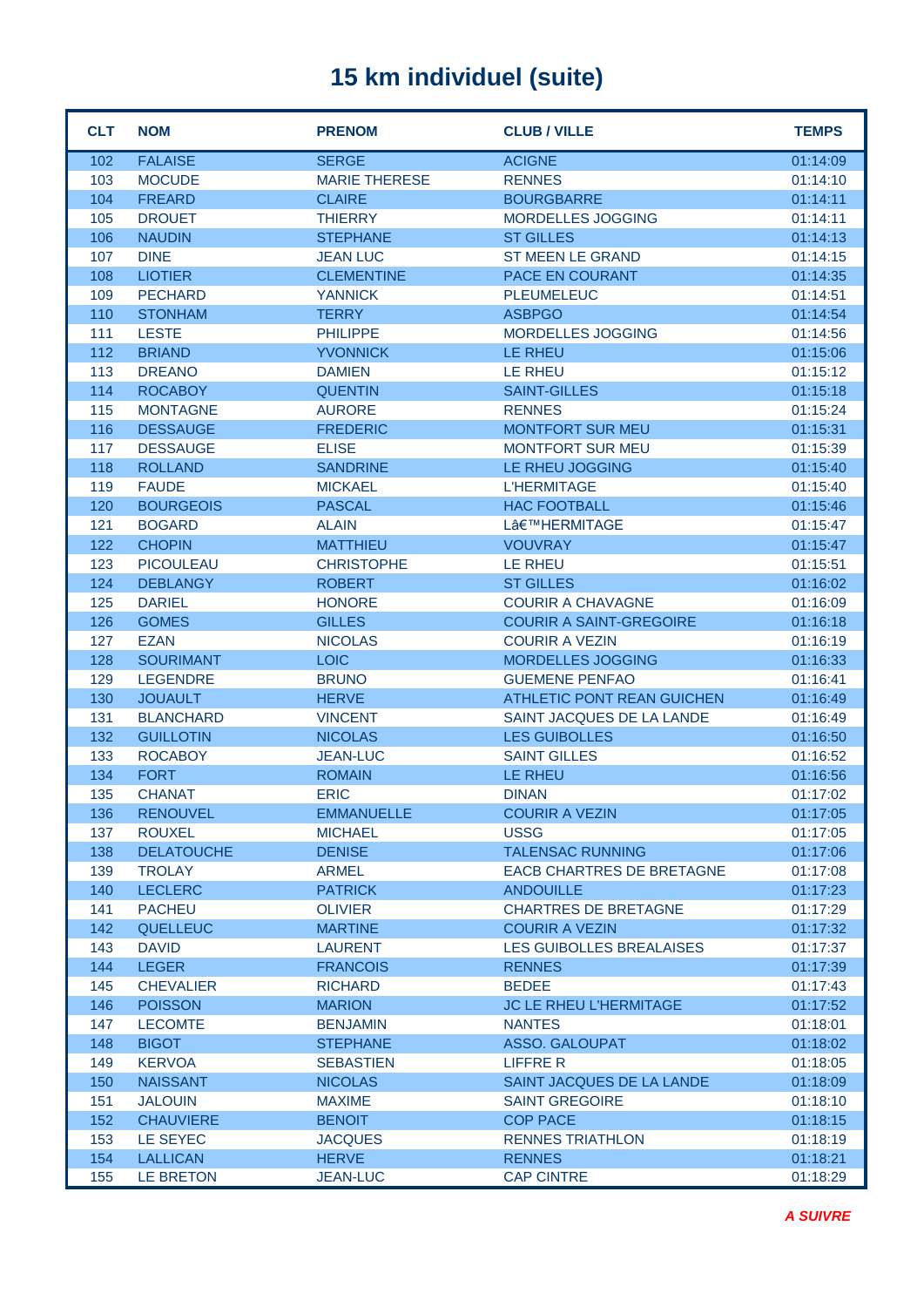| <b>CLT</b> | <b>NOM</b>            | <b>PRENOM</b>        | <b>CLUB / VILLE</b>            | <b>TEMPS</b> |
|------------|-----------------------|----------------------|--------------------------------|--------------|
| 156        | <b>HAMON</b>          | <b>PASCAL</b>        | <b>JOGGING MONTGERMONT</b>     | 01:18:37     |
| 157        | <b>POIDEVIN</b>       | <b>PHILIPPE</b>      | <b>JOGGING MONTGERMONT</b>     | 01:18:47     |
| 158        | <b>GAUTIER</b>        | <b>MARIE-LAURE</b>   | <b>JOGGING MONTGERMONT</b>     | 01:18:47     |
| 159        | <b>TRESSEL</b>        | <b>NICOLAS</b>       | <b>PACE</b>                    | 01:18:51     |
| 160        | <b>LESNE</b>          | <b>DIDIER</b>        | ST JACQUES DE LA LANDE         | 01:18:59     |
| 161        | <b>LOUIS</b>          | <b>JEAN-CLAUDE</b>   | <b>COURIR A CHANTEPIE</b>      | 01:19:06     |
| 162        | <b>PERRIN</b>         | <b>JACQUES</b>       | <b>OSSE SPORT NATURE</b>       | 01:19:23     |
| 163        | <b>BRISARD</b>        | <b>PASCAL</b>        | <b>MORDELLES</b>               | 01:19:24     |
| 164        | <b>THOMAS</b>         | <b>DANIELLE</b>      | <b>ST JACQUES DE LA LANDE</b>  | 01:19:34     |
| 165        | <b>ENGEL</b>          | <b>PATRICK</b>       | <b>LHERMITAGE</b>              | 01:19:47     |
| 166        | <b>GABILLET</b>       | <b>GILLES</b>        | <b>L HERMITAGE</b>             | 01:19:53     |
| 167        | <b>MENES</b>          | <b>ERIC</b>          | <b>LE RHEU</b>                 | 01:19:54     |
| 168        | <b>FLOCH</b>          | <b>JEAN FRANCOIS</b> | LE RHEU                        | 01:20:16     |
| 169        | <b>HEUZE</b>          | <b>LIONEL</b>        | <b>CINTRE</b>                  | 01:20:21     |
| 170        | <b>SIMONET</b>        | <b>AUBIN</b>         | <b>BLAINVILLE SUR ORNE</b>     | 01:20:23     |
| 171        | <b>BITEAU</b>         | <b>CLARISSE</b>      | <b>LES CAFES FELIX</b>         | 01:20:30     |
| 172        | <b>SUC</b>            | <b>THOMAS</b>        | <b>PACE</b>                    | 01:20:30     |
| 173        | <b>DEROLLEZ</b>       | <b>ANNE-GAELLE</b>   | <b>MORDELLES JOGGING</b>       | 01:20:37     |
| 174        | <b>LEGENDRE</b>       | <b>KARINE</b>        | <b>BEDEE</b>                   | 01:20:39     |
| 175        | <b>PELARD</b>         | <b>FABRICE</b>       | <b>PAIMPONT</b>                | 01:20:42     |
| 176        | <b>LORENZI</b>        | <b>CATHERINE</b>     | <b>ST GILLES</b>               | 01:20:44     |
| 177        | <b>PINCEMIN</b>       | <b>JEAN YVES</b>     | <b>COURIR A CHAVAGNE</b>       | 01:21:04     |
| 178        | <b>MARIE-REGNAULT</b> | <b>PHILIPPE</b>      | <b>COURIR A CHAVAGNE</b>       | 01:21:04     |
| 179        | <b>FONTAINE</b>       | <b>REMI</b>          | <b>USSG</b>                    | 01:21:05     |
| 180        | <b>CORBEL</b>         | <b>JUSTINE</b>       | <b>RUEIL MALMAISON</b>         | 01:21:06     |
| 181        | <b>CORBEL</b>         | <b>LOIC</b>          | <b>BAUD</b>                    | 01:21:06     |
| 182        | <b>COLOMB</b>         | <b>PIERRE</b>        | <b>RENNES</b>                  | 01:21:07     |
| 183        | <b>PEAN</b>           | <b>DAVID</b>         | <b>LE VERGER</b>               | 01:21:14     |
| 184        | <b>MOISAN</b>         | <b>DAVID</b>         | <b>LE RHEU</b>                 | 01:21:16     |
| 185        | <b>GUIHOMAT</b>       | <b>GREGORY</b>       | <b>LES GALOUPATS</b>           | 01:21:17     |
| 186        | <b>ORTIZ</b>          | <b>DAVID</b>         | TEAM C.U.C.U                   | 01:21:18     |
| 187        | <b>CABON</b>          | <b>AURELIEN</b>      | <b>CERCLE PAUL BERT</b>        | 01:21:20     |
| 188        | <b>LECOQ</b>          | <b>REGIS</b>         | <b>RUNNING STAR</b>            | 01:21:39     |
| 189        | <b>COLLIAUX</b>       | <b>HERVE</b>         | <b>L'HERMITAGE</b>             | 01:22:01     |
| 190        | SIMON                 | MARIE-MADELEINE      | THORIGNE FOUILLARD             | 01:22:13     |
| 191        | <b>BEUCHERIE</b>      | <b>GAETAN</b>        | <b>COURIR A SAINT GREGOIRE</b> | 01:22:20     |
| 192        | <b>BERANGER</b>       | <b>PHILIPPE</b>      | <b>COURIR A ST GREGOIRE</b>    | 01:22:26     |
| 193        | <b>FISSELIER</b>      | <b>NATHALIE</b>      | <b>SAINT GREGOIRE</b>          | 01:22:27     |
| 194        | <b>POIRIER</b>        | <b>SERGE</b>         | LE RHEU                        | 01:22:27     |
| 195        | <b>LANDAIS</b>        | <b>SOPHIE</b>        | <b>PLEUMRUN</b>                | 01:22:28     |
| 196        | <b>AMICE</b>          | <b>DIDIER</b>        | <b>PLEUMRUN</b>                | 01:22:28     |
| 197        | <b>DANION</b>         | <b>THERESE</b>       | <b>PACE</b>                    | 01:22:30     |
| 198        | <b>DANION</b>         | <b>THIERRY</b>       | <b>PACE</b>                    | 01:22:39     |
| 199        | <b>ROUAT</b>          | <b>SYLVAIN</b>       | <b>RENNES</b>                  | 01:22:40     |
| 200        | <b>DONNERH</b>        | <b>JULIE</b>         | <b>PLEUM'RUN</b>               | 01:22:44     |
| 201        | <b>OWCZARSKI</b>      | <b>CELINE</b>        | <b>COURIR A CHAVAGNE</b>       | 01:23:02     |
| 202        | <b>DUVAL</b>          | <b>FRANCK</b>        | <b>COURIR A VEZIN</b>          | 01:23:06     |
| 203        | LE BERRE              | <b>KATELL</b>        |                                | 01:23:13     |
| 204        | LAVAUD                | <b>VIVIEN</b>        | <b>VEZIN-LE-COQUET</b>         | 01:23:14     |
| 205        | <b>DALIBARD</b>       | <b>CHRISTIAN</b>     | <b>COURIR A CHAVAGNE</b>       | 01:23:15     |
| 206        | <b>HOUZE</b>          | <b>BERTRAND</b>      | <b>COURIR A CHAVAGNE</b>       | 01:23:17     |
| 207        | <b>BRUNO</b>          | <b>BARBARA</b>       | <b>COURIR A CHAVAGNE</b>       | 01:23:17     |
| 208        | <b>THOMAS</b>         | <b>PHILIPPE</b>      | <b>BOURGBARRE</b>              | 01:23:18     |
| 209        | <b>MORAND</b>         | <b>LOIC</b>          | <b>BREAL SOUS MONTFORT</b>     | 01:23:19     |
| 210        | <b>LANGOUET</b>       | <b>BENEDICTE</b>     | LES CAFES FELIX                | 01:23:20     |

*A SUIVRE*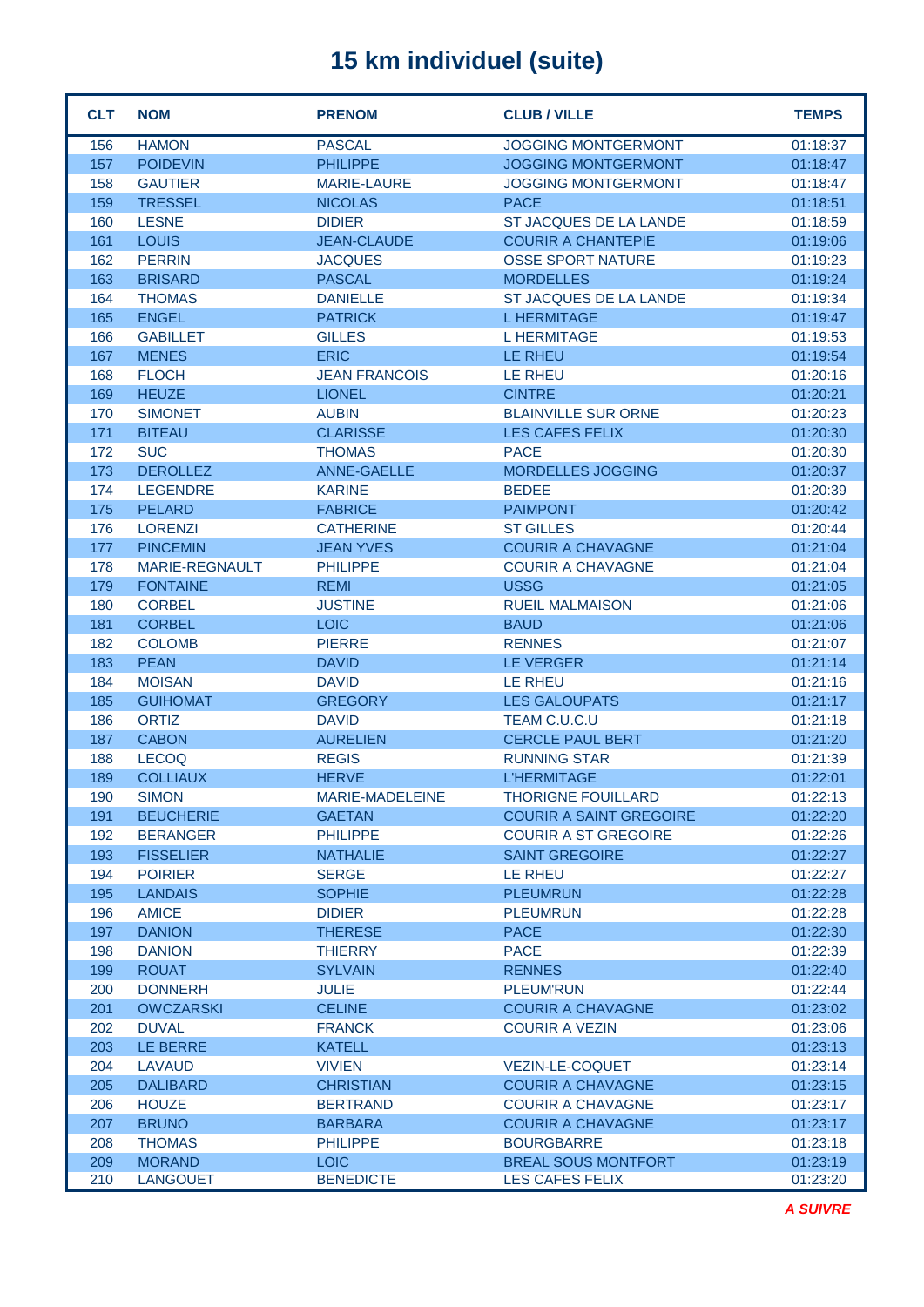| <b>CLT</b> | <b>NOM</b>           | <b>PRENOM</b>        | <b>CLUB / VILLE</b>               | <b>TEMPS</b> |
|------------|----------------------|----------------------|-----------------------------------|--------------|
| 211        | <b>MAUDET</b>        | <b>OLIVIER</b>       | <b>EAPB</b>                       | 01:23:24     |
| 212        | <b>GASTINEL</b>      | <b>XAVIER</b>        | LA CHAPELLE THOUARAULT            | 01:23:36     |
| 213        | <b>GUEGAN</b>        | <b>ERIC</b>          | <b>ACIGNE</b>                     | 01:24:08     |
| 214        | <b>HAMON</b>         | <b>JEROME</b>        | <b>SL/CO PACEEN</b>               | 01:24:14     |
| 215        | <b>HAMON</b>         | <b>CECILE</b>        | <b>S/L CO PACEEN</b>              | 01:24:24     |
| 216        | <b>ODIC</b>          | <b>SEBASTIEN</b>     | <b>LE RHEU</b>                    | 01:24:41     |
| 217        | <b>BERTRAND</b>      | <b>JULIEN</b>        | <b>FOUSSEMAGNE</b>                | 01:24:57     |
| 218        | <b>LEBORGNE</b>      | <b>HENRI</b>         | <b>TALENSAC</b>                   | 01:24:59     |
| 219        | <b>VIDEAU</b>        | <b>JULIEN</b>        | <b>LE RHEU</b>                    | 01:25:04     |
| 220        | <b>HERBEL</b>        | <b>ISABELLE</b>      |                                   | 01:25:44     |
| 221        | <b>MESNIL</b>        | <b>MICHEL</b>        | <b>MORDELLES JOGGING</b>          | 01:26:14     |
| 222        | <b>STONHAM</b>       | <b>ANGELIQUE</b>     | <b>CINTRE</b>                     | 01:26:15     |
| 223        | <b>TRUET</b>         | <b>DELPHINE</b>      | <b>ST MEEN LE GRAND</b>           | 01:26:20     |
| 224        | <b>GEFFROY</b>       | <b>CHARLENE</b>      | <b>ATHLETIC PONT REAN GUICHEN</b> | 01:26:34     |
| 225        | <b>GUILLEMOT</b>     | <b>CORINNE</b>       | <b>FFA PONT REAN GUICHEN</b>      | 01:26:50     |
| 226        | <b>CADIEU</b>        | <b>LAURENCE</b>      | <b>MOIGNE LE RHEU</b>             | 01:26:51     |
| 227        | <b>LE BOUQUIN</b>    | <b>LAURENCE</b>      | MORDELLES JOGGING                 | 01:27:00     |
| 228        | <b>BEC</b>           | <b>DAVID</b>         | <b>COURIR A ROMILLE</b>           | 01:27:10     |
| 229        | <b>BEC</b>           | <b>FABIENNE</b>      | <b>COURIR A ROMILLE</b>           | 01:27:27     |
| 230        | <b>RADENAC</b>       | <b>CORINNE</b>       | <b>CHANTEPIE</b>                  | 01:27:27     |
| 231        | <b>HERVE POTTIER</b> | <b>MARIE</b>         | <b>LE RHEU</b>                    | 01:27:48     |
| 232        | <b>POTTIER</b>       | <b>CHRISTOPHE</b>    | <b>LE RHEU</b>                    | 01:27:55     |
| 233        | <b>HARDY</b>         | <b>JEAN</b>          | <b>LA ROMAGNE</b>                 | 01:28:10     |
| 234        | <b>D'INNOCENZO</b>   | <b>TIMOTHEE</b>      | SAINT-JACQUES-DE-LA-LANDE         | 01:28:32     |
| 235        | <b>BARON</b>         | <b>ARNAUD</b>        | <b>MORDELLES</b>                  | 01:28:33     |
| 236        | <b>STENNOU</b>       | <b>SERGE</b>         | <b>COURIR A CHAVAGNE</b>          | 01:28:33     |
| 237        | <b>D'INNOCENZO</b>   | <b>BARBARA</b>       | <b>CHAVAGNE</b>                   | 01:28:34     |
| 238        | <b>SIMON</b>         | <b>JEAN FRANCOIS</b> | <b>GALOUPAT</b>                   | 01:28:57     |
| 239        | <b>LE BOURHIS</b>    | <b>REMI</b>          | <b>MORDELLES</b>                  | 01:29:34     |
| 240        | <b>LETIMONIER</b>    | <b>CHRISTINE</b>     | <b>LE RHEU</b>                    | 01:29:34     |
| 241        | <b>FOUERE</b>        | <b>GWENAELLE</b>     | <b>JE COURS A CHAVAGNE</b>        | 01:29:38     |
| 242        | <b>TOUFFET</b>       | <b>JEAN-LUC</b>      | <b>MORDELLES JOGGING</b>          | 01:29:52     |
| 243        | <b>MAYET</b>         | <b>HELENE</b>        | <b>LE RHEU</b>                    | 01:30:23     |
| 244        | <b>BEAUDINET</b>     | <b>ERIC</b>          | <b>MORDELLES</b>                  | 01:30:34     |
| 245        | <b>DALIDO</b>        | <b>FREDERIC</b>      | NOYAL CHATILLON SUR SEICHE        | 01:30:38     |
| 246        | <b>KERBRAT</b>       | <b>LENAIG</b>        | <b>RENNES</b>                     | 01:30:55     |
| 247        | <b>DELAUNAY</b>      | <b>NOLWENN</b>       | <b>RENNES</b>                     | 01:31:01     |
| 248        | <b>COLLET</b>        | <b>JOSYANE</b>       | <b>ST ARMEL</b>                   | 01:31:15     |
| 249        | <b>FONTAINE</b>      | <b>CHRISTINE</b>     | LA GUERCHE DE BRETAGNE            | 01:31:28     |
| 250        | <b>GODET</b>         | <b>ASTRID</b>        | <b>ORGERES</b>                    | 01:31:36     |
| 251        | <b>RAFFLIN</b>       | <b>JOEL</b>          | <b>MORDELLES</b>                  | 01:31:39     |
| 252        | <b>MAYEUR</b>        | <b>FREDERIQUE</b>    | LE RHEU                           | 01:31:46     |
| 253        | <b>WALLERAND</b>     | <b>ALAIN</b>         | <b>MEAUX</b>                      | 01:32:18     |
| 254        | <b>FOSSE</b>         | <b>COLETTE</b>       | <b>COURIR A CHAVAGNE</b>          | 01:32:46     |
| 255        | <b>NON IDENTIFIE</b> |                      |                                   | 01:32:52     |
| 256        | <b>QUIGNON</b>       | <b>ISABELLE</b>      | LA CHAPELLE DU LOU                | 01:33:01     |
| 257        | <b>DANIEL</b>        | <b>SYLVIE</b>        | <b>COURIR A CHAVAGNE</b>          | 01:33:06     |
| 258        | <b>AMICE</b>         | <b>SOLANGE</b>       | <b>USSG</b>                       | 01:33:50     |
| 259        | <b>LELIEVRE</b>      | <b>YOANN</b>         | <b>BOISGERVILLY</b>               | 01:34:12     |
| 260        | <b>COUEDIC</b>       | <b>FABIENNE</b>      | LE RHEU                           | 01:34:42     |
| 261        | <b>PONS</b>          | <b>VIRGINIE</b>      | NOYAL CHATILLON SUR SEICHE        | 01:34:56     |
| 262        | <b>NIZAN</b>         | <b>BLANDINE</b>      | <b>GALOUPAT LA CHAPELLE TH</b>    | 01:35:01     |
| 263        | <b>GRANDMENIL</b>    | <b>JEANINE</b>       |                                   | 01:35:01     |
| 264        | <b>JOLY</b>          | <b>NATHALIE</b>      | <b>GALOUPAT</b>                   | 01:35:02     |
| 265        | <b>JAULME</b>        | <b>CHRISTIANE</b>    | MORDELLES JOGGING                 | 01:35:12     |